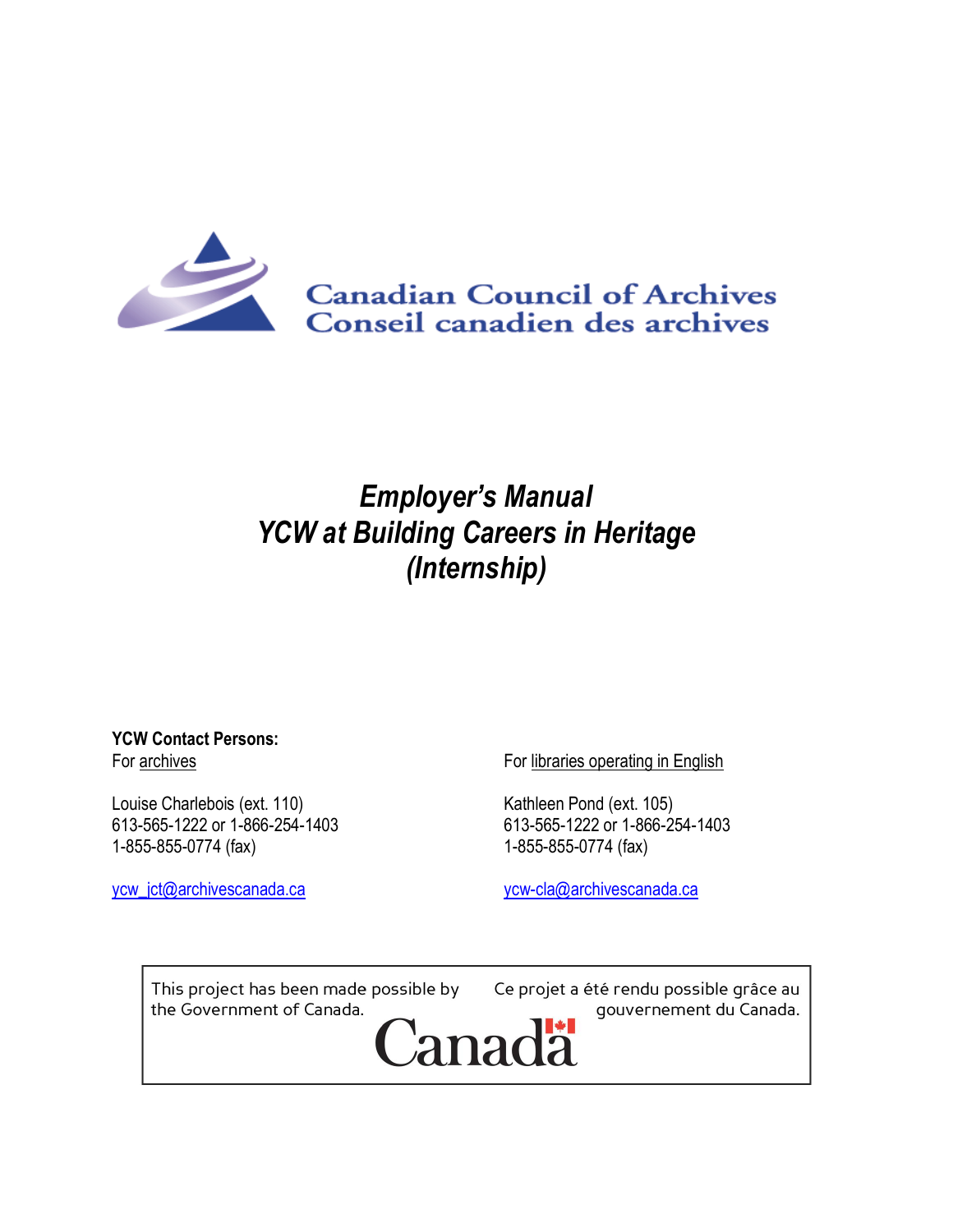## **Table of Contents**

| $\mathbf{L}$    |  |
|-----------------|--|
| $\mathbf{II}$ . |  |
| III.            |  |
| IV.             |  |
| V.              |  |
| VI.             |  |
| VII.            |  |
| VIII.           |  |
| IX.             |  |
| $X_{1}$         |  |
| XI.             |  |
| XII.            |  |
| XIII.           |  |
| XIV.            |  |
| XV.             |  |

*The information in this document relates to the Canadian Council of Archives and its delivery of the Young Canada Works (YCW) in Building Careers in Heritage program to archival institutions and libraries operating in English.*

*Other YCW delivery organizations may have different program requirements.*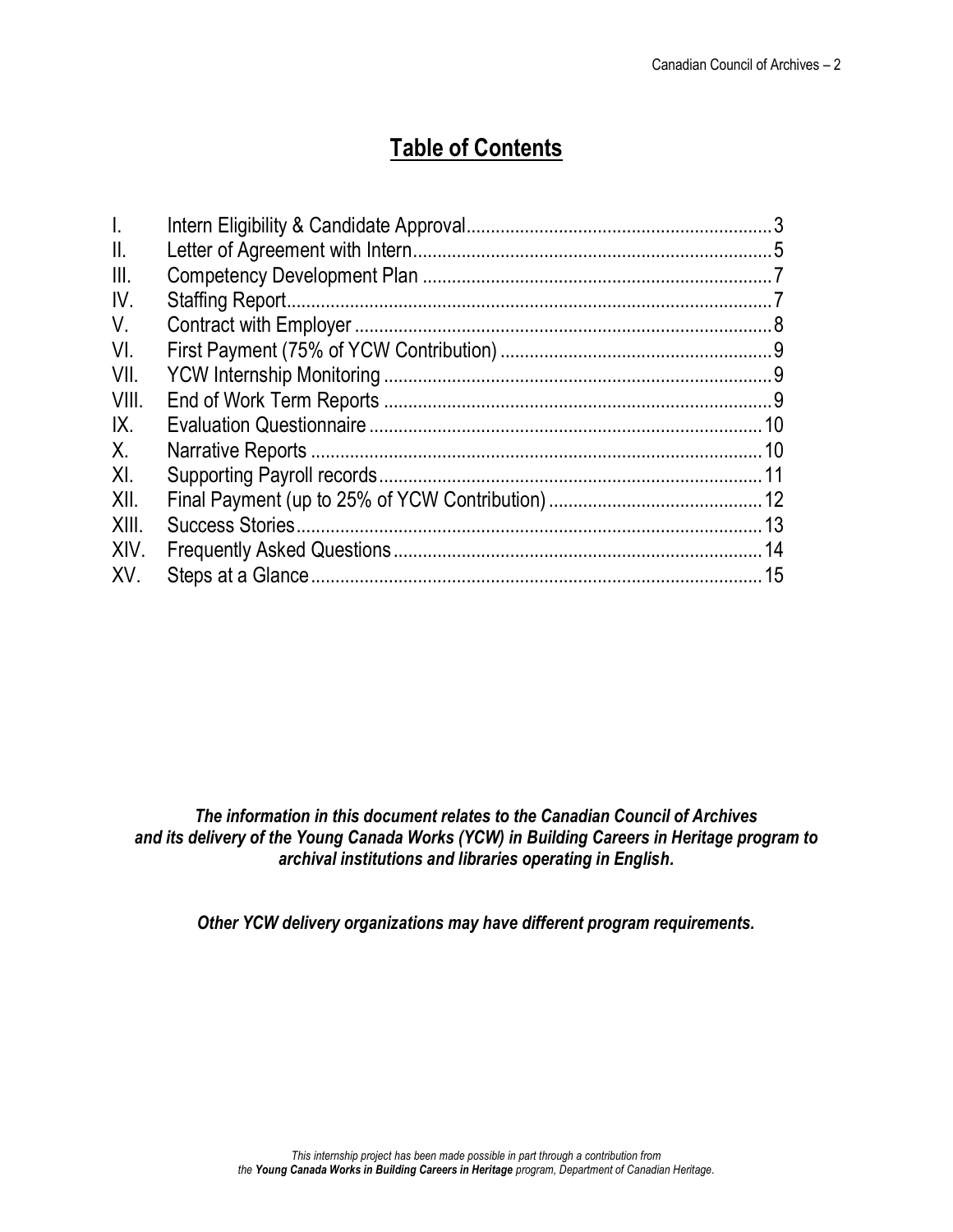### <span id="page-2-0"></span>**I. Intern Eligibility & Candidate Approval**

All YCW intern participants must meet the eligibility criteria as stated in the [Employer Guide](https://www.canada.ca/en/canadian-heritage/services/funding/young-canada-works/employers/employer-guide.html)*,*  which is published by the Department of Canadian Heritage.

The Department of Canadian Heritage requires all YCW candidates be pre-approved by the delivery organization (Canadian Council of Archives, CCA). Please submit Candidate Eligibility forms before the start of your YCW internship.

If you receive and accept an offer of funding from CCA, the job poster and the Candidate Eligibility Form will become active on the YCW website. Candidates can now express interest in your position! If you wish to delay the display of your job poster, please contact CCA and we will temporarily hide the poster until you are prepared to begin your hiring campaign.

Before completing the Candidate Eligibility Form, your selected YCW candidate must be registered in the YCW program under the "YCW at Building Careers in Heritage" program for the current program year, 2022-2023. Candidates who have participated in past years in the YCW program must log in and confirm their profile details to maintain an active status.

You must complete the first half of the Candidate Eligibility Form and your candidate must complete the last half of the form via their YCW account. Once both portions are complete, the form will come to CCA for review and approval.

#### Can't find your candidate in the database?

The chosen candidate needs their own YCW account to complete this form. All six steps of their profile must be completed in order to become searchable in the YCW portal. They must mark themselves available for the program "Young Canada Works in Building Careers in Heritage" and the year selection "2022-2023".

After searching the intern and entering their profile, there will be an option to "Select candidate" and "Proceed to the candidate eligibility form" (or something similar). Your candidate will also have their own section of the form to complete once you will have completed your own. Approval of the candidate's eligibility should be done within one business day. Once approved, the Staffing Report becomes available through your YCW dashboard.

CCA strongly encourages that approved employers double-check all candidates' eligibility during the interview process to ensure this step will not cause delay to their YCW file.

**NB:** Employers must hold an open competition to staff any position (please see the Recruiting and Hiring section of the **Employer Guide**).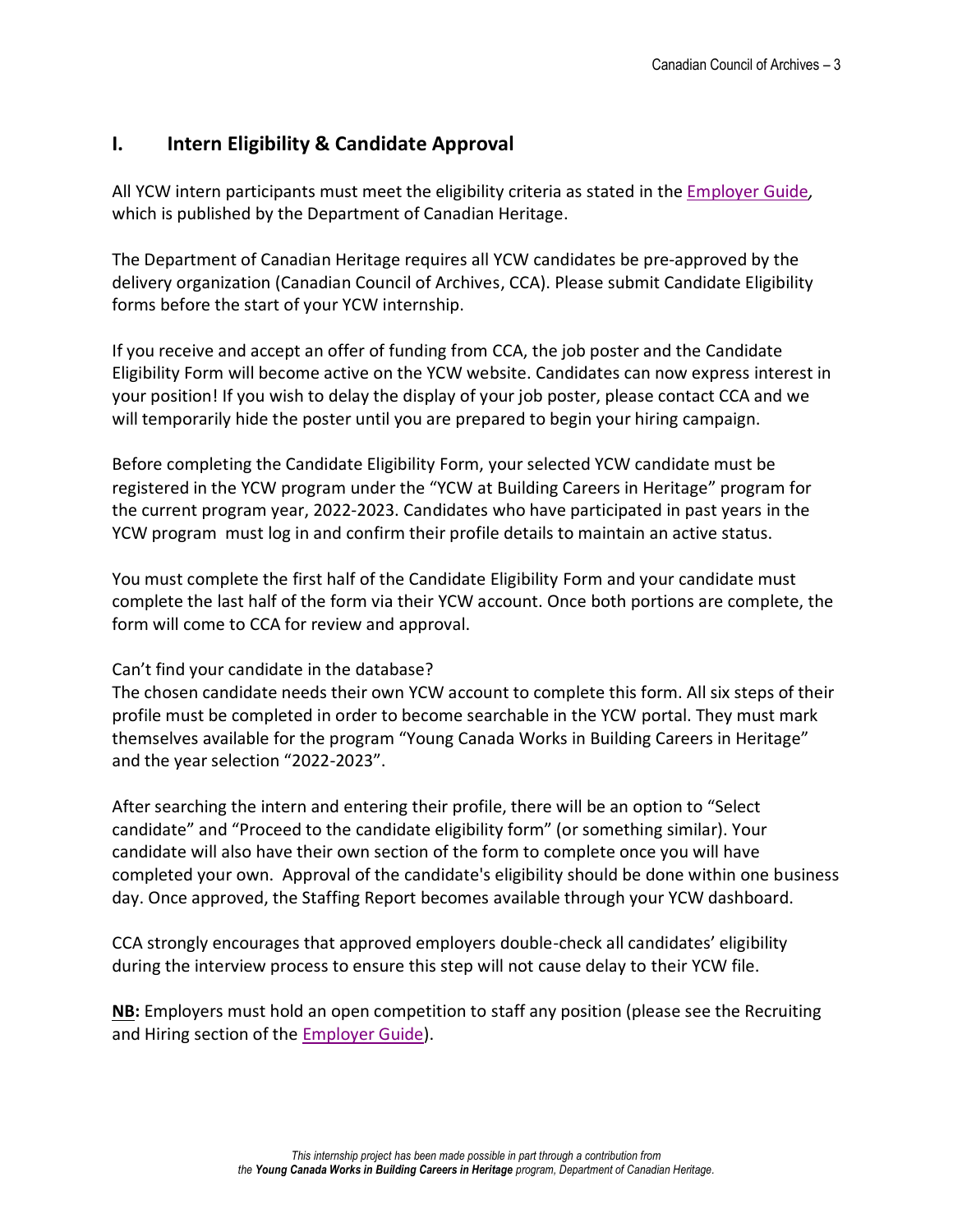The eligibility criteria for an intern are as follows:

- be a Canadian citizen or a permanent resident, or have refugee status in Canada; **Note**: Non-Canadian students or graduates holding temporary work visas or awaiting permanent status are not eligible.
- be legally entitled to work in Canada;
- be between 16 and 30 years of age at the start of employment;
- meet the specific eligibility criteria of the program to which you apply;
- be registered in the YCW online candidate inventory;
- be willing to commit to the full duration of the work assignment; and
- not have another full-time job during the YCW work assignment.

Graduates in an internship program must also:

- be a graduate from college or university;
- be unemployed or underemployed; and
- not be receiving Employment Insurance (EI) benefits while employed in a YCW work assignment.

### **Note: Priority will be given to graduates that have not previously participated in YCW internship programs.**

Additional information requested on the Employer Candidate Eligibility Form are:

- Candidate interview date
- Start date of employment
- End date of employment
- Number of weeks of employment
- Hourly gross wage

An email will be sent by the YCW website to the employer once the CCA has confirmed the eligibility of the candidate.

#### **If you are unsure whether your candidate meets all YCWBCH eligibility criteria, please contact the CCA for clarification before hiring.**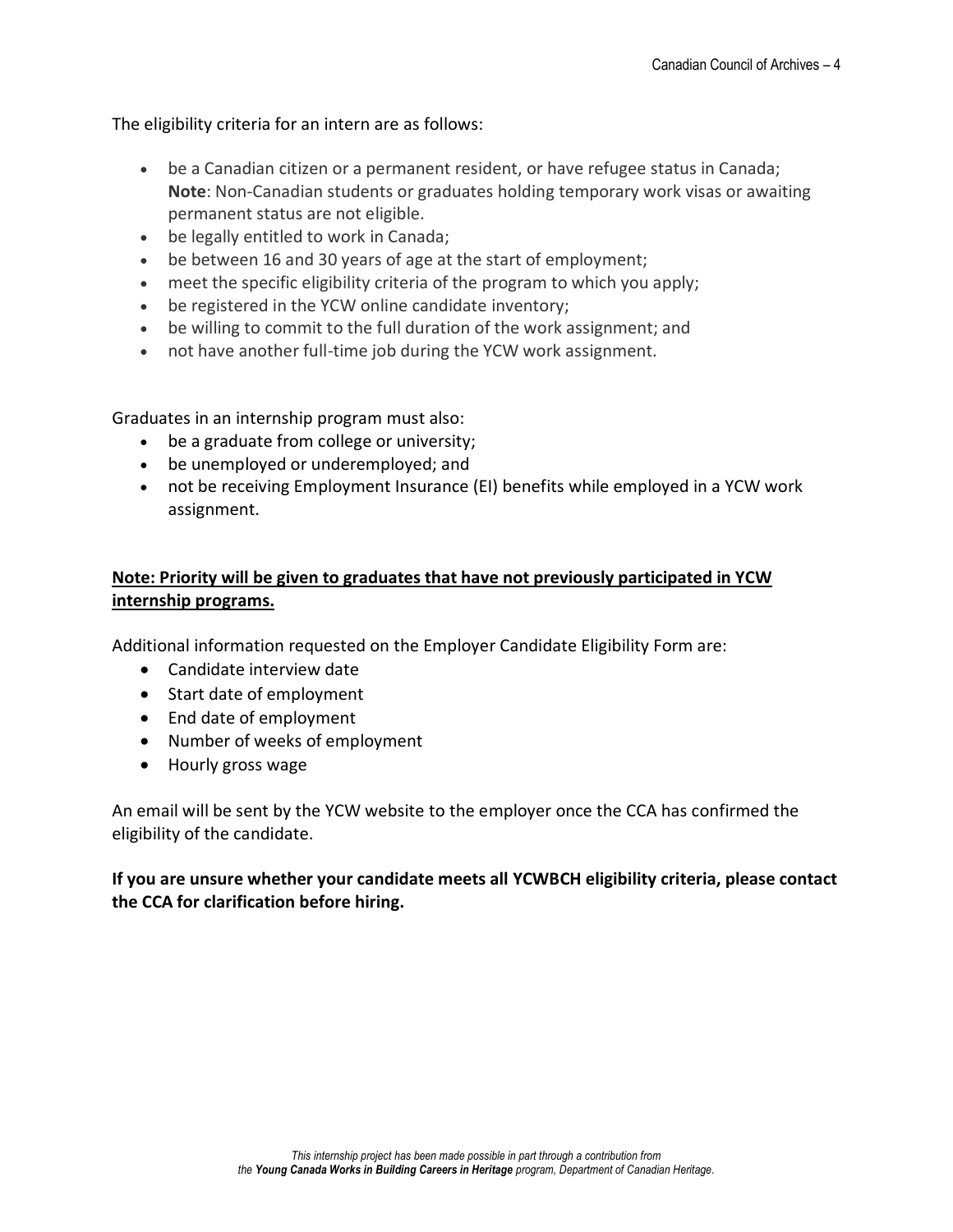### <span id="page-4-0"></span>**II. Letter of Agreement with Intern**

As a YCW employer, you are required to prepare a *Letter of Agreement* between your organization and your intern. The *Letter of Agreement* will establish the terms of employment, including start date, end date, pay rate and payment schedule. Both parties must sign the document. Please keep the original for your files and be prepared to send a copy by mail to the CCA (if required for audit purposes).

A YCW intern should also be provided with a job description on the first day of employment.

Below is an example of a letter of agreement.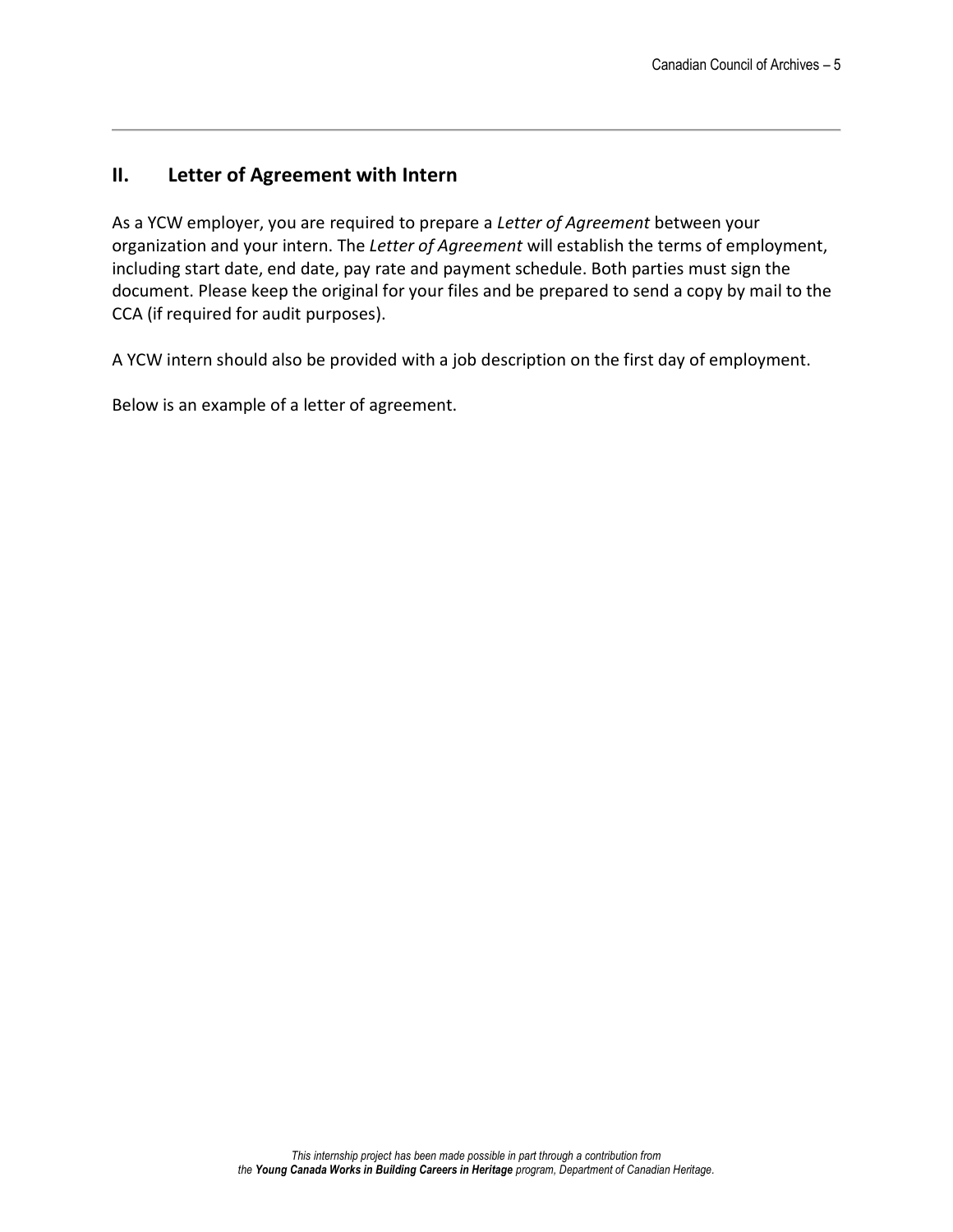#### *[Date]*

*Name of Employee Address City, Province or Territory Postal Code*

Dear \_\_\_\_\_\_\_:

This is to confirm that you have been hired as a *[Job Title]*. We are pleased to be participating in the *Young Canada Works in Building Careers in Heritage* implemented by the Department of Canadian Heritage, and to offer you this opportunity to work in a cultural heritage organization/institution.

This Agreement will take effect on *[start date]*, and expire on *[end date]*. Enclosed is a copy of the *Position Profile* for your information and future reference. You will be working under the supervision of *[name of direct supervisor]*, who will explain your position and duties to you in detail once you begin work. *He/she* will also be responsible for supervising and evaluating your work/performance during the period of your employment with us.

As agreed, we will pay you a gross salary of \$ *[hourly wage]* an hour, for a normal week of *[number of work hours per week]* hours. You will be paid on the *[??th]* and *[??th]* of each month. Our staff policy manual establishes the general working conditions, such as the normal business hours, statutory holidays, etc; it is available for consultation at any time. A written notice provided at least fifteen days in advance from either party will be sufficient to terminate this agreement. Please note that the Agreement may be terminated in the event that the Young Canada Works program is cancelled or the level of funding for any fiscal year in which a payment is to be made under this Agreement is reduced or cancelled.

We want to welcome you and are looking forward to working with you.

*[Name of Employer] [Title]*

I have read and agree with the conditions indicated in this Letter of Agreement and I certify that I meet the eligibility criteria of the *Young Canada Works* Program

[Name of Employee]

[Date]

Enclosure

An electronic version of the letter is available on demand.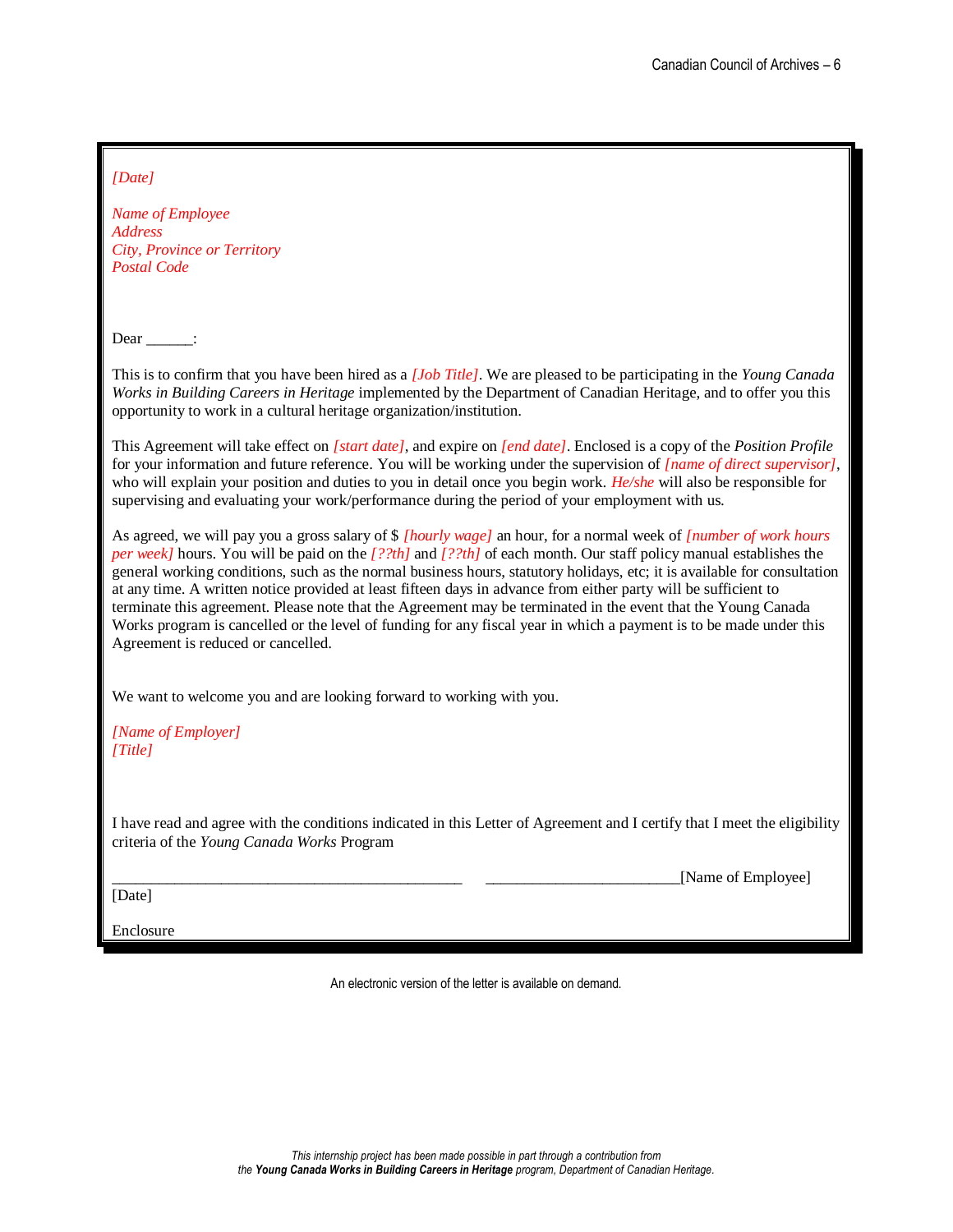### <span id="page-6-0"></span>**III. Competency Development Plan**

At the beginning of the internship, the Employer will ask the Intern to select a minimum of three capabilities or qualities that they wish to improve or develop during their internship.

At the end of the internship, both the Employer and the Intern will be required to revisit the *Competency Development Plan* and assess the results.

Please find a copy of an example *Competency Development Plan* for use of the Intern and the Employer [here.](http://archivescanada.ca/YCW#DocumentsEN)

Note that a copy of the completed *Competency Development Plan* must be provided to CCA as part of the Employer's final report for the internship.

### <span id="page-6-1"></span>**IV. Staffing Report**

The YCW *Staffing Report* is an online document completed by the employer and intern. The *Staffing Report* is used to confirm the details of your intern's work term and will be used to create the contract.

The link for the Staffing Report will only become active once the CCA has approved your selected intern through the Candidate Eligibility Form.

You must complete the first half of the Staffing Report and your intern must complete the last half of the form via their YCW account. Once both portions are completed, the form will come to CCA for review and approval.

Information requested on the Staffing Report are:

- Job title
- Start date of employment
- Total number of days to be worked
- Number of hours to be worked per day
- Number of days to be worked per week
- Hourly gross wage
- Total salary to be paid
- Contact information for immediate supervisors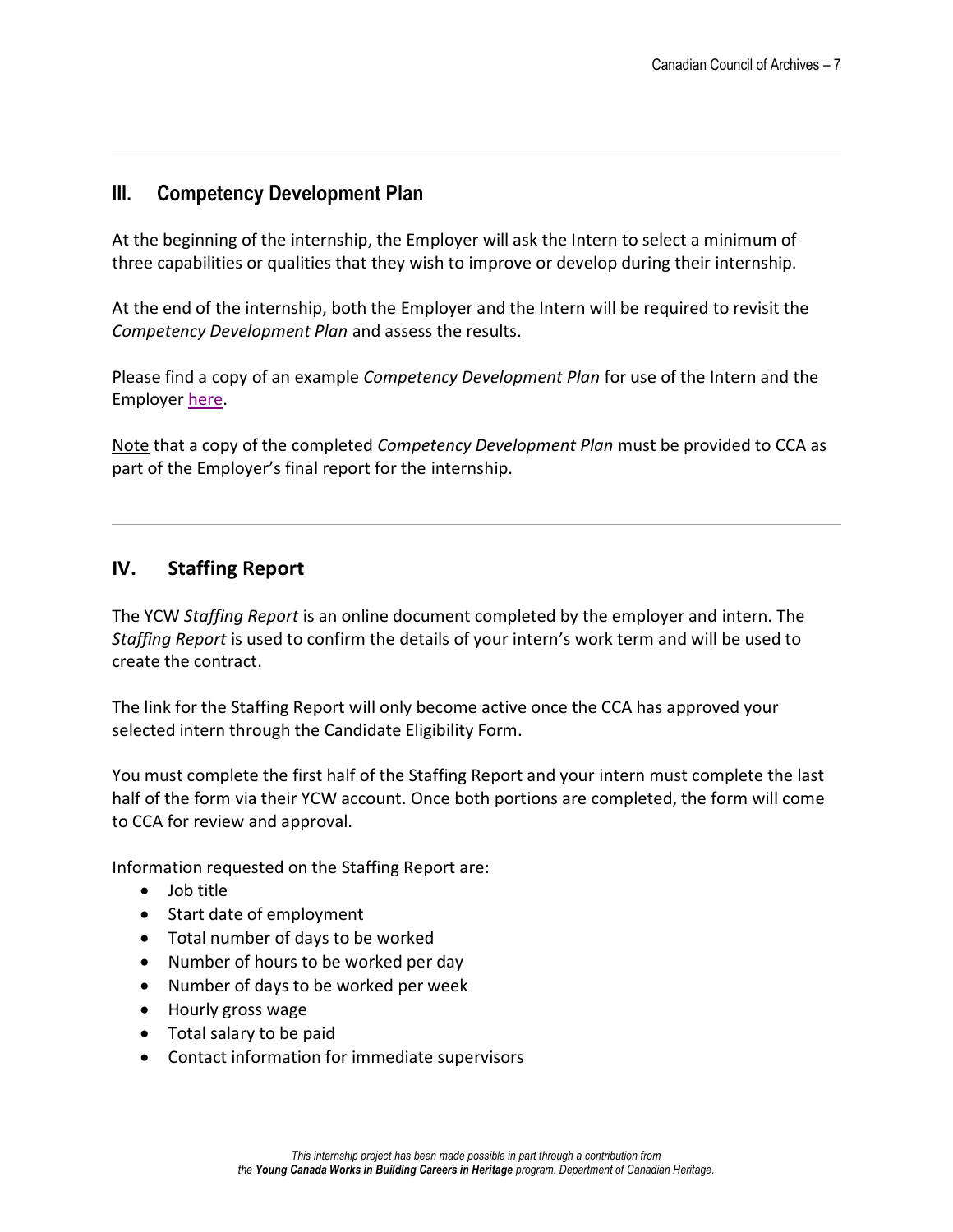**The** *Staffing Report* **must be completed during the first week of YCW employment and is a condition to receive your contract. This document is also used to prepare the contract.**

### <span id="page-7-0"></span>**V. Contract with Employer**

The CCA will send the contract by email once the Staffing Report has been approved.

You must sign the *contract with the employer* and return it by email (preferably), fax, or mail to the CCA office.

Please note that, for the digitized version of the signed contract, CCA can only accept the contract in PDF format.

CCA's fax number is: 1-855-855-0774

CCA's postal address is: **Canadian Council of Archives 130 Albert Street, Suite 1912 Ottawa, Ontario K1P 5G4**

A fully executed digitized copy of the *Contract with Employer* will be sent to you by email once the contract is signed by both the employer and CCA. Please retain this copy for your records and reference.

**Reminder:** The Contract is prepared based on the information provided in the Staffing Report as well as your application (containing the approved budget that was negotiated with you, the employer). You must immediately contact your YCW representative if any details of your internship change, including:

- Work plan, job description and tasks
- Work location
- Hourly wage, weekly schedule
- Daily Supervisor (including during employer vacations or extended absences)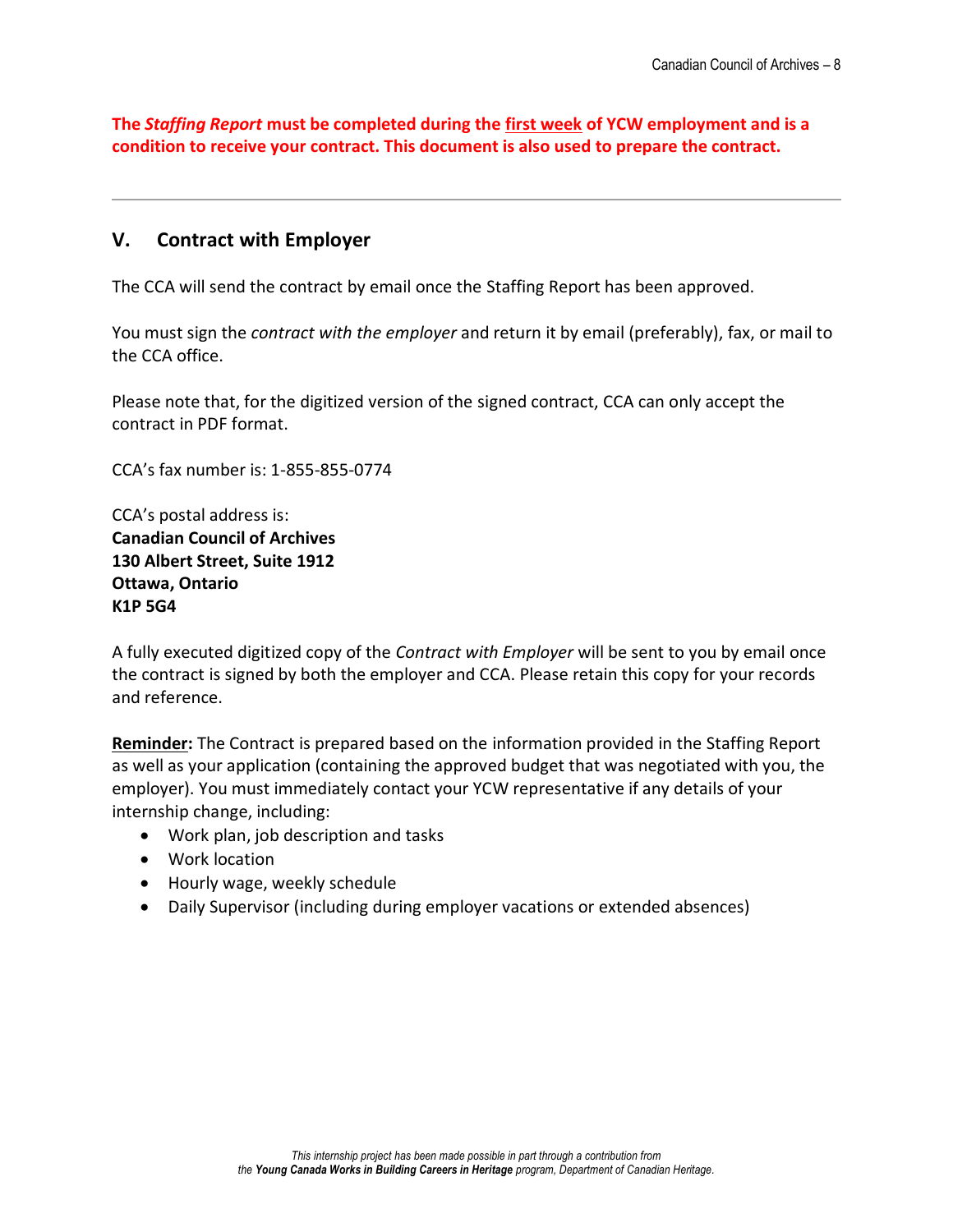### <span id="page-8-0"></span>**VI. First Payment (75% of YCW Contribution)**

75% of the estimated YCW contribution is payable to your organization at the beginning of the YCW work term.

Your YCW file will be assessed for first payment once CCA has received:

- 1. the *Candidate Eligibility Form* completed online by you and your candidate;
- 2. the *Staffing Report* completed online by you and your intern;
- 3. your signed Contract with Employer.

Normally, cheques are sent to the contact person and mailing address on file. However, if you prefer to receive your payments via direct deposit, please complete and return the *Wire Transfer* form that can be found [here.](http://archivescanada.ca/YCW#DocumentsEN)

### <span id="page-8-1"></span>**VII. YCW Internship Monitoring**

Under the terms of its Agreement with the Department of Canadian Heritage, CCA is required to monitor the progress of a percentage of internships. Organizations are selected at random. Monitoring is conducted through a combination of private and confidential telephone interviews with the employer and the intern.

If selected, we will contact you and your intern to arrange a mutually convenient time for separate interviews.

All employers are welcome to contact CCA at any time if they have questions or wish to discuss the details of their internship.

### <span id="page-8-2"></span>**VIII. End of Work Term Reports**

Both employer and intern are required to complete *the End of Work Term Report* at the end of YCW employment. These reports will show the actual employment dates and costs incurred for the internship and therefore may not exactly match the costs outlined in the contract.

You must complete your End of Work Term Report in your YCW account and include in it the actual costs incurred for the internship (your cash contributions and in-kind contributions). Your intern(s) will complete their report via their YCW account.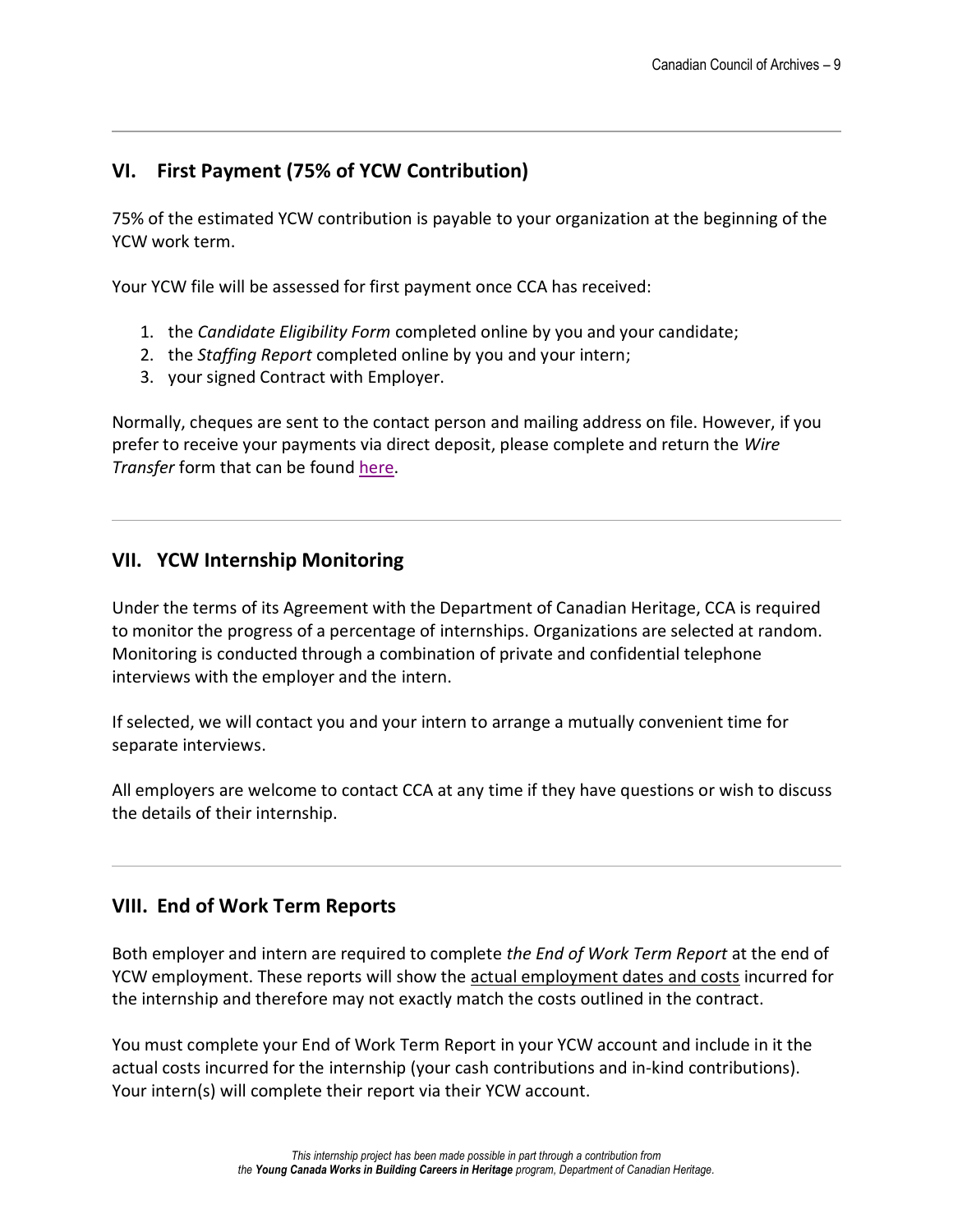The *End of Work Term Reports* must be completed within **thirty days** following your intern's last YCW workday. Please contact CCA as soon as possible if you anticipate any delay in submitting the required final documents.

#### <span id="page-9-0"></span>**IX. Evaluation Questionnaire**

Upon completion of the YCW term, employers and interns are asked to complete the online *Evaluation Questionnaire* in their respective YCW accounts.

The *Evaluation Questionnaire* is anonymous. Responses will not be linked to your account, nor shared between employer and intern, or viewed by CCA.

### <span id="page-9-1"></span>**X. Narrative Reports**

In order to receive your final payment, both the employer and the intern are required to each write a narrative report.

For each report, please organize your responses under the following headings:

#### **Employer Narrative Report**

- 1. Project description describe the actual key tasks, responsibilities of the intern for the reporting period.
- 2. Skills developed or enhanced by your intern.
- 3. The results of the project. Please include impact of project activities, and the project's impact on your institution and the intern (especially skill development).
- 4. Accomplishments/successes.
- 5. Difficulties experience by the intern and solutions applied.
- 6. Any differences between planned and actual internship (time line, job description). Explain.
- 7. Creative approaches which have added value to your project.
- 8. Methods used to measure success of project.
- 9. Intern debriefing.
- 10. Highlights of the internship project (if applicable).

#### **Intern Narrative Report**

- 1. Contact information.
- 2. Project description describe your actual key tasks, responsibilities.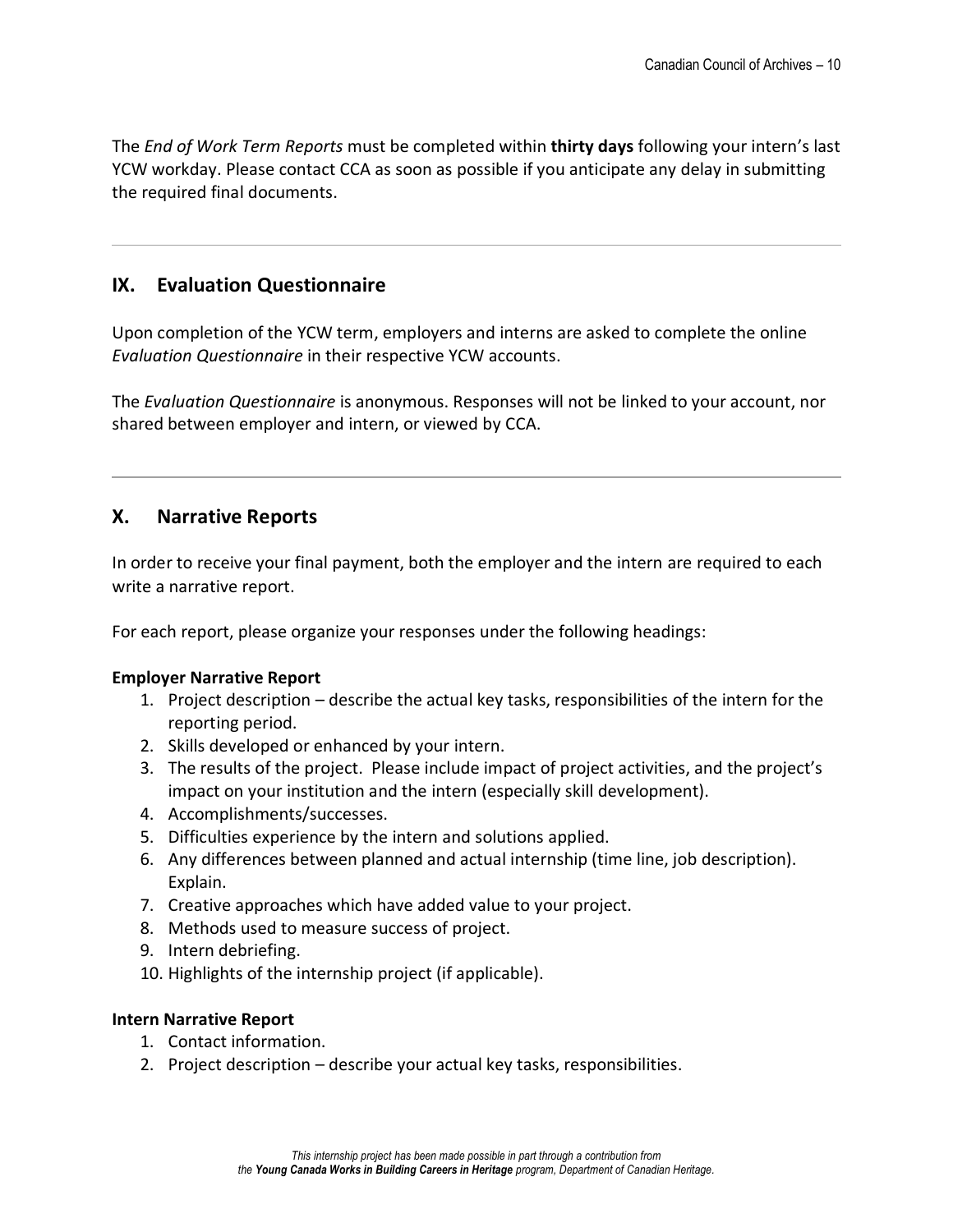- 3. The results of your project. Please include employment results (employment, school prospects), impact of project activities, and benefits to the host organization.
- 4. Skills developed or improved.
- 5. Accomplishments/successes during the reporting period.
- 6. Any difficulties experienced and solutions applied.
- 7. Any differences in the planned and actual internship (time line, job description). Explain.
- 8. i. Have you been offered a job? Where? What type of work? For how long? ii. If you have not been offered a job, do you have any prospects at this time? What is your job-hunting plan?

These reports are to be submitted by email to your contact person at CCA.

### <span id="page-10-0"></span>**XI. Supporting Payroll records**

Upon the completion of the intern's YCW work term, the employer must send either a copy of the Record of Employment (ROE) or a copy of the intern's payroll records to the CCA (for each intern employed in your YCW internship).

Payroll records must be printed or captured electronically directly from your payroll software or photocopied from your organization's ledger.

Payroll records should show the following details:

- Intern's name
- Start and end dates
- Hours worked
- Regular wages
- Additional wages (overtime, statutory holiday pay, etc.)
- Vacation pay
- CPP contributions (if applicable)
- El contributions
- Worker's compensation premiums (if applicable)
- Provincial health and/or other social program contributions (if applicable)

#### **Please remove your intern's Social Insurance Number (SIN) before sending the records to CCA.**

If your payroll system does not normally include all of these details on a printout, CCA will accept a signed letter for the payroll officer that will contain the following information:

 $\checkmark$  The date of the first day of work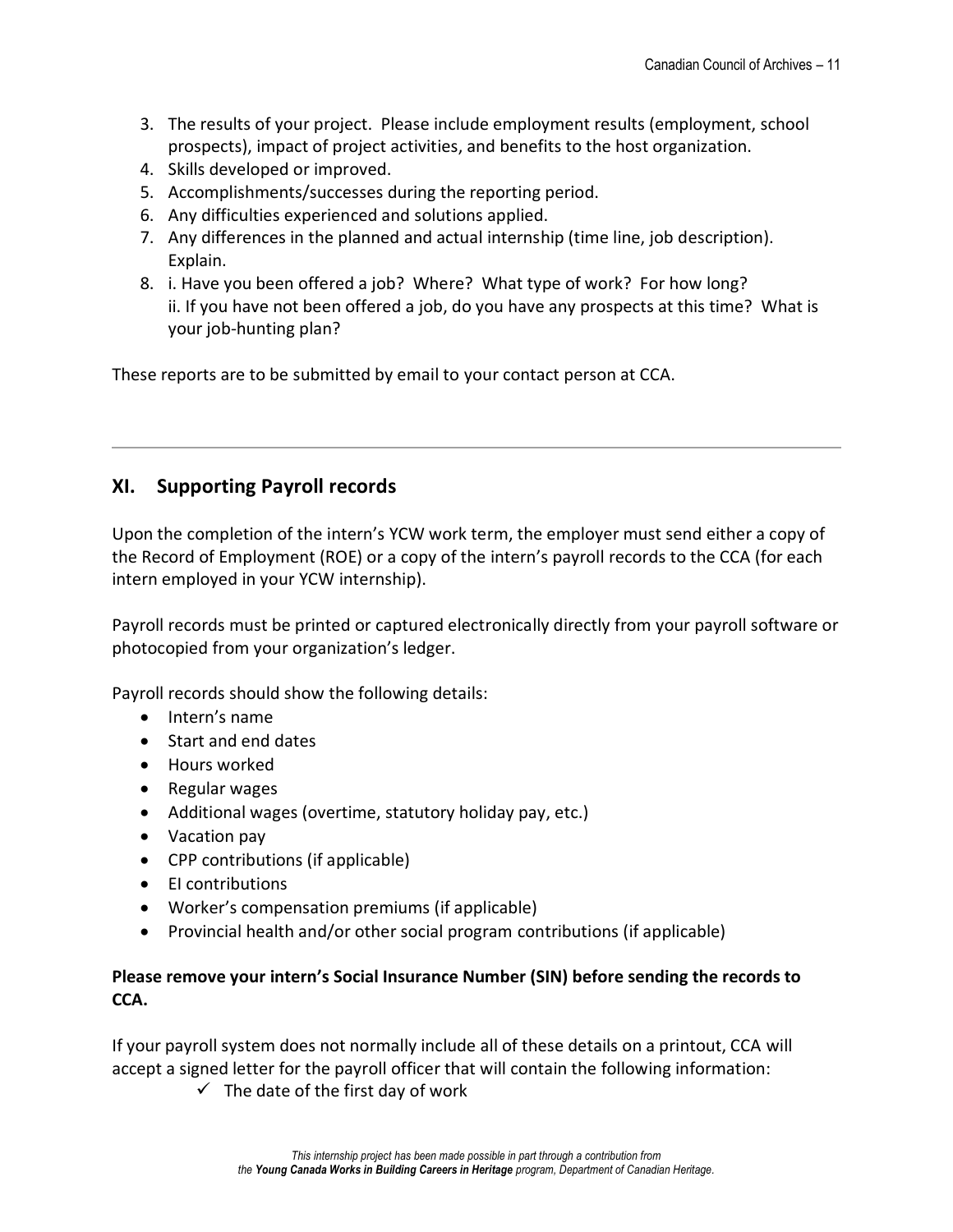- $\checkmark$  The date of the last day of work
- $\checkmark$  The total number of days worked
- $\checkmark$  The total number of hours worked
- $\checkmark$  The hourly wage paid to the intern
- $\checkmark$  The total amount of the gross salary paid to the intern (minus the mandatory costs)
- $\checkmark$  A breakdown of the employer's mandatory costs (which includes the CPP, the statutory holidays paid to the intern, vacation pay, EI contributions, etc.).
- $\checkmark$  The total amount of the wage paid to the intern, including the mandatory costs.

You may submit payroll records by email, fax, or mail.

Payroll records must be received at the CCA within **thirty days** following your intern's last YCW workday. Please refer to clause 1 on your YCW contract for the definition of "mandatory employer costs".

### <span id="page-11-0"></span>**XII. Final Payment (up to 25% of YCW Contribution)**

The amount of the final payment is based on actual costs incurred.

Your YCW file will be assessed for the last payment once CCA has received the following items:

- The Employer's completed *End of Work Term Reports* (completed online);
- The Intern's completed *End of Work Term Report* (completed online);
- The Employer's *Evaluation Questionnaire* (completed online);
- The Intern's *Evaluation Questionnaire* (completed online);
- The Employer's *Narrative Report*;
- The Intern's *Narrative Report*;
- The Intern's *Payroll Records;*
- Copy of the completed *Competency Development Plan*.

If your actual costs are less than the estimated costs on the *Contract with Employer*, your YCW contribution will be reduced accordingly.

If your actual costs are less than the first payment amount, your organization must return the overpayment to CCA. In this case, you will receive an invoice from CCA with further details.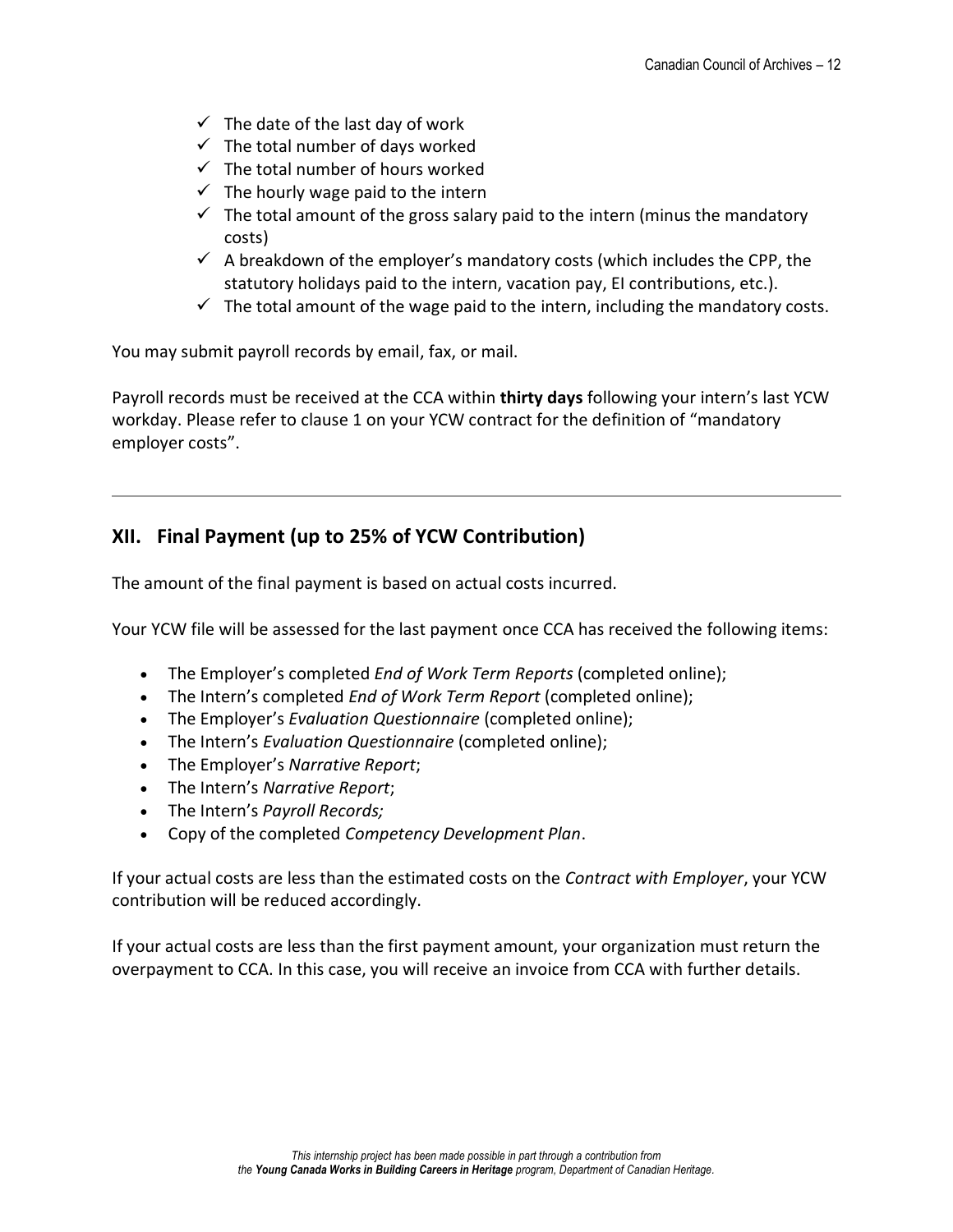#### <span id="page-12-0"></span>**XIII. Success Stories**

YCW interns and employers are invited to share their success stories with CCA and the Department of Canadian Heritage. Success stories help with the continued promotion of the YCW program.

Your online YCW account contains a PDF release form, which must be printed, signed, and sent to CCA either by email or mail so that we may share your story. You can also find a copy of the form [here.](http://archivescanada.ca/YCW#DocumentsEN)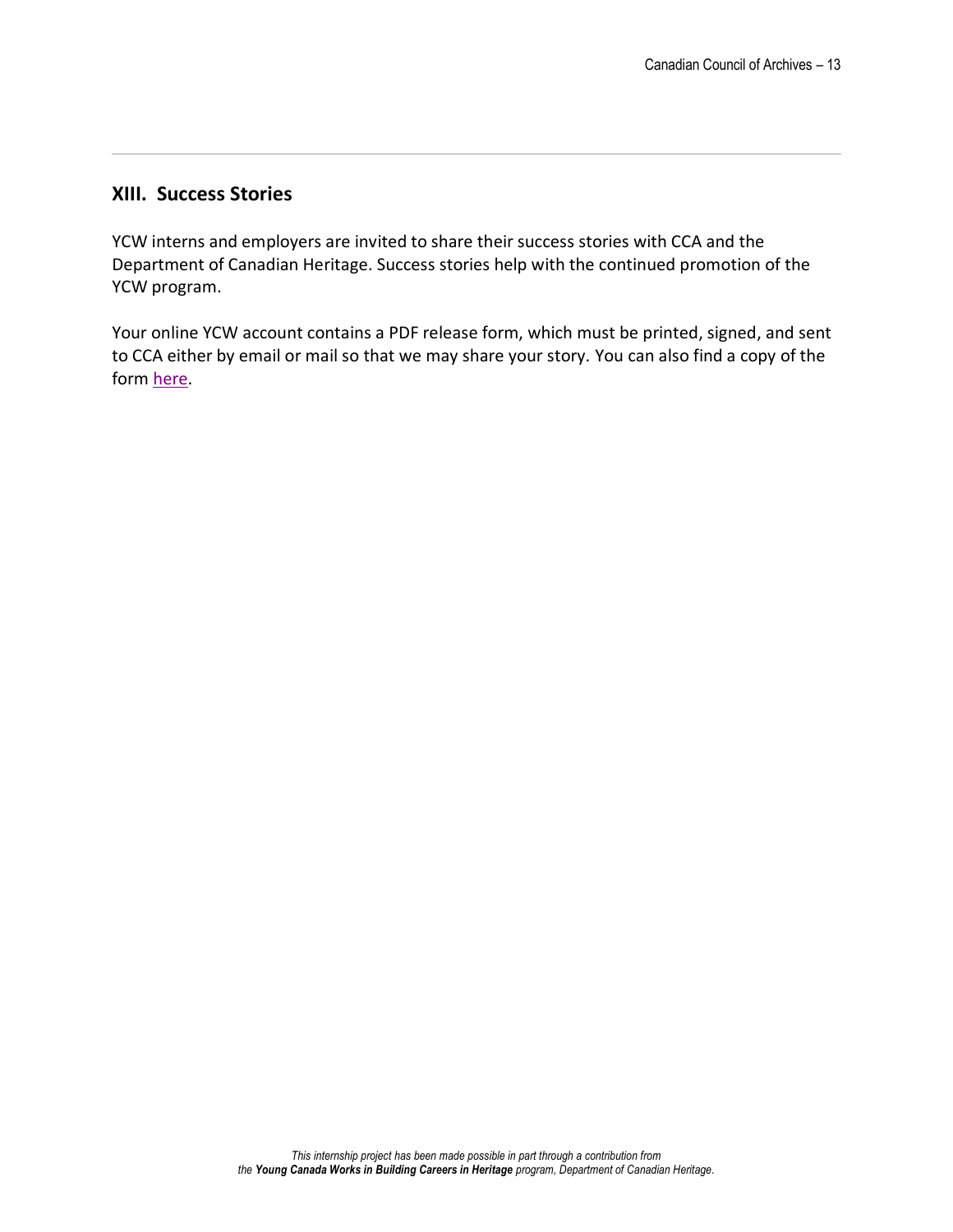### <span id="page-13-0"></span>**XIV. Frequently Asked Questions**

#### **Q: My intern has registered in the YCW Candidate Inventory. I am trying to complete my** *Candidate Eligibility form***, but I cannot find him/her. What do I do?**

A: Ask the intern to log into the website and verify that all registration steps are complete. The intern needs to select "YCW in Building Careers in Heritage" at Step 2 of the Intern Application. Double-check that the application has been submitted at the end. If you still cannot find the intern, contact your YCW representative. The intern must also be listed as "active" for the current program year.

#### **Q: My intern had to leave early and did not work their full placement. Can I hire another intern?**

A: Under certain circumstances, employers may be permitted to hire another intern who meets the eligibility criteria of the program. You cannot hire a replacement intern without prior approval. Please consult your YCW representative for further information.

#### **Q: We need to increase the hourly wage of our intern(s) while the internship is underway. Will CCA cover the increase?**

A: Please inform us of any increase in the hourly wage. If we have funds available, we will work with the employer to try to prepare a contract amendment and increase the amount of the YCW contribution for the affected position. However, if our funding envelope is overcommitted, we won't be able to reallocate additional funding to your internship.

#### **Q: What source deductions must I make? Can I hire my intern as a "contract worker" rather than add them to my organization's payroll?**

A: You are required to make deductions for income tax, CPP, EI and any other deductions required by provincial legislation. As an employer, you are responsible for paying your intern as an employee. The terms of your *Contract with Employer* do not permit your intern to be hired as a contractor.

#### **Q: Should I submit my intern's timesheets with the payroll records?**

A: If your payroll records show all the required detail as outlined, the timesheets are likely unnecessary. CCA will contact you if there are any questions.

#### **Q: Should I pay 4% vacation pay on every cheque or wait until the end of the YCW term?**

A: Either method is fine as long as the intern does eventually receive the vacation pay or has received the equivalent in paid holidays.

> *If you have an urgent situation and are unable to reach your assigned YCW contact, please contact the CCA at (613) 565-1222 or 1-866-254-1403.*